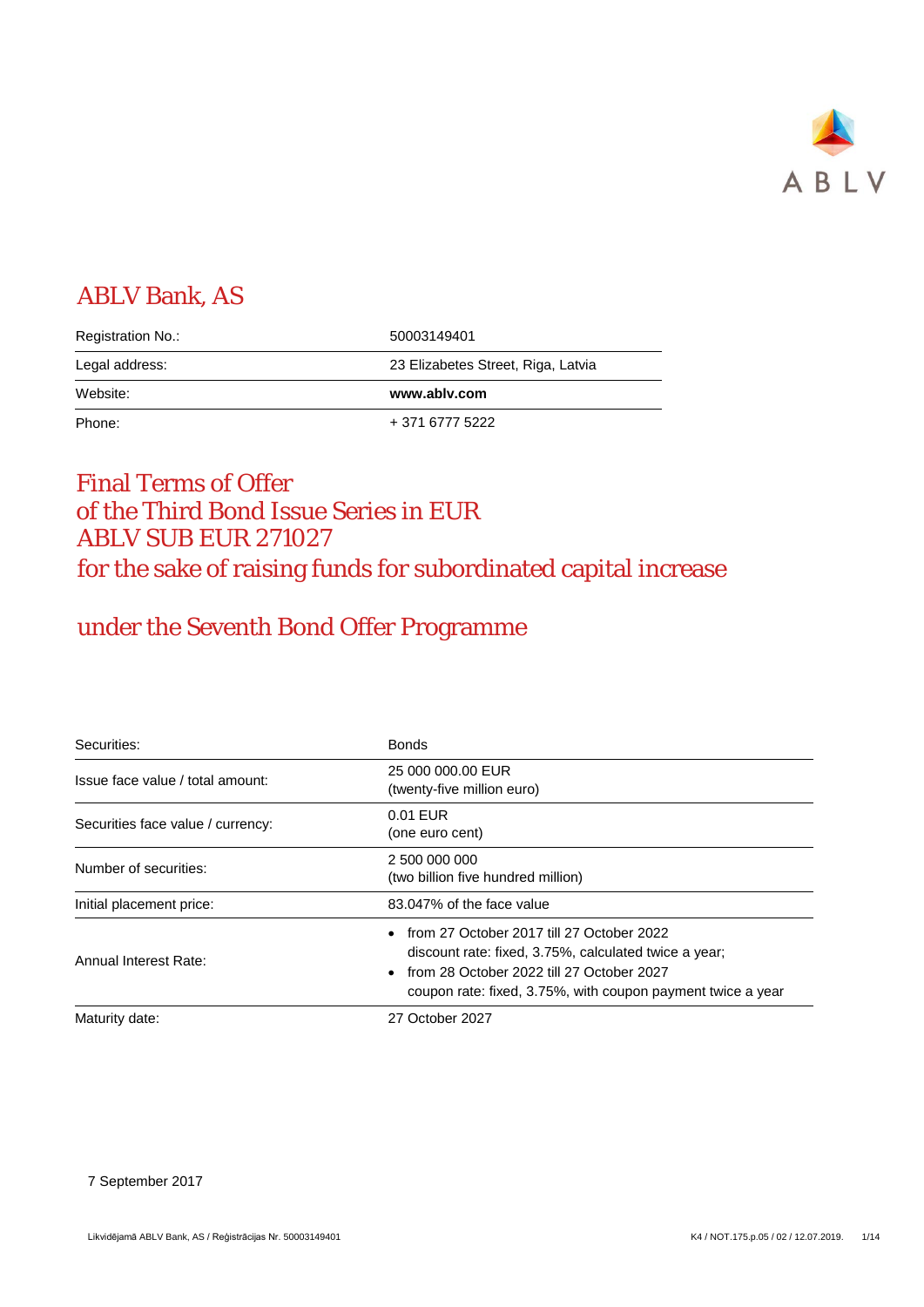## TABLE OF CONTENTS

| 2. |  |
|----|--|
| 3. |  |
| 4. |  |
| 5. |  |
| 6. |  |
| 7. |  |
| 8. |  |
| 9. |  |
|    |  |

Appendixes include the Bond issue summary and the sample order form to be submitted by the Investor to conclude the financial instruments transaction.

Appendix 1: Bond issue summary.

Appendix 2: "Financial Instrument' Trade Order" form.

The Final Terms are prepared in accordance with the requirements of paragraph 4 of article 5 of the Directive 2003/71/EC of the European Parliament and of the Council.

The Final Terms shall be read together with ABLV Bank, AS Base Prospectus of the Seventh Bond Offer Programme. The Base Prospectus is published at the Issuer's website **www.ablv.com**. Full information on the Issuer and the Bond issue can be only obtained reading the Base Prospectus together with the Final Terms. The Bond issue summary is appended to these Final Terms.

### **Notice**

Before making a decision on investing in the Bonds, any Investor shall independently and, if necessary, engaging an advisor, generally assess the information provided in the Base Prospectus and these Final Terms.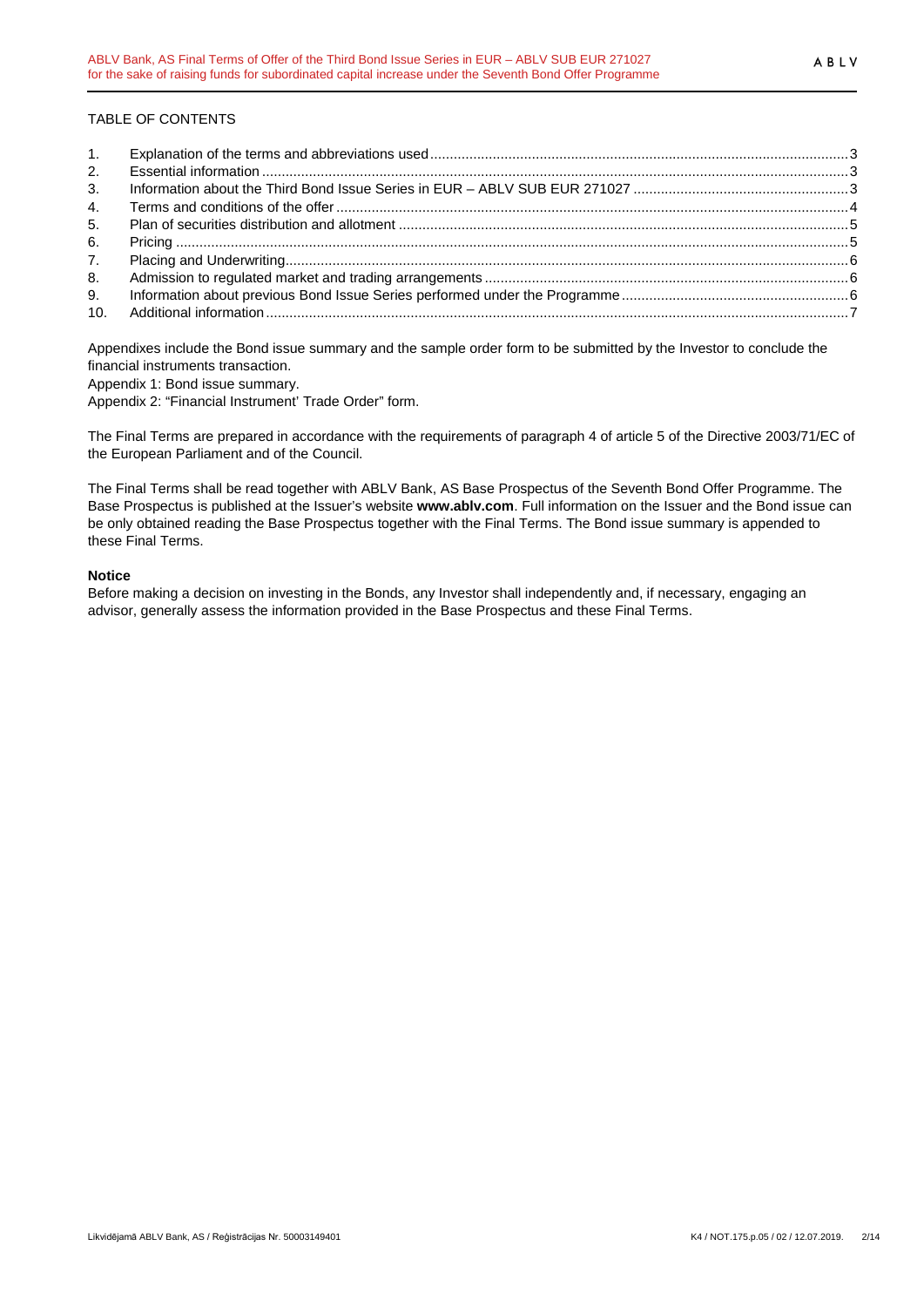## <span id="page-2-0"></span>**1. Explanation of the terms and abbreviations used**

LCD — joint stock company " Latvian Central Depository" (business name from September 18, 2017 – NASDAQ CSD SE), unified registration number: 40003242879, legal address: 1 Vaļņu Street, Riga, Latvia.

**Third Bond Issue Series in EUR** or **ABLV SUB EUR 2710127**– the Bonds that are issued pursuant to ABLV Bank, AS Base Prospectus of the Seventh Bond Offer Programme and these Final Terms of Offer.

**Note:** the other terms and abbreviations used correspond to those included in the Base Prospectus.

#### <span id="page-2-1"></span>**2. Essential information**

2.1. Interest of natural and legal persons involved in the issue / offer N/A

#### 2.2. Reasons for the offer

Objective of the Third Bond Issue Series in EUR shall be raising of funds increase of the ABLV Bank – subordinated capital.

The Issuer informs the Investor that in case of the Issuer's insolvency the Investor's claims to the Issuer arising out of the Bonds will be satisfied after claims of all other creditors, but before satisfying claims of the shareholders.

## <span id="page-2-2"></span>**3. Information about the Third Bond Issue Series in EUR – ABLV SUB EUR 271027 (under the Seventh Bond Offer Programme)**

| Issuer:                                        | ABLV Bank, AS                                                                                    |
|------------------------------------------------|--------------------------------------------------------------------------------------------------|
| Securities:                                    | <b>Bonds</b>                                                                                     |
| ISIN:                                          | LV0000802346                                                                                     |
| Type of securities:                            | In bearer form                                                                                   |
| Class of securities:                           | Without restraint on alienation                                                                  |
| Collateral:                                    | Not secured with pledge                                                                          |
| Depository:                                    | Joint stock company Latvian Central Depository                                                   |
|                                                | (business name from September 18, 2017 - NASDAQ CSD SE)                                          |
| Regulated market:                              | Stock Exchange Nasdaq Riga                                                                       |
|                                                | <b>Baltic Bond List</b>                                                                          |
| Currency of the Bond issue:                    | EUR (euro)                                                                                       |
| Face value / total amount of the Bond issue:   | 25 000 000.00 EUR <sup>1</sup>                                                                   |
|                                                | (twenty-five million euro)                                                                       |
| Bond Face Value:                               | 0.01 EUR                                                                                         |
|                                                | (one euro cent)                                                                                  |
| Number of the Bonds:                           | 2 500 000 0001                                                                                   |
|                                                | (two billion five hundred million)                                                               |
|                                                | • from 27 October 2017 till 27 October 2022:                                                     |
| Annual Interest Rate:                          | discount rate: fixed, 3.75%, calculated twice a year                                             |
|                                                | from 28 October 2022 till 27 October 2027:                                                       |
|                                                | coupon rate: fixed, 3.75%, with coupon payment twice a year                                      |
| Date of the Interest Income calculation:       | 5 working days before the Interest Income payment date                                           |
|                                                | • from 27 October 2017 till 27 October 2022:                                                     |
| Frequency and dates of the Interest Income     | no interest income is supposed to be paid (no coupon payments)                                   |
| payments:                                      | during the period from 28 October 2022 till 27 October 2027:<br>$\bullet$                        |
|                                                | twice a year: on 27 October and 27 April,                                                        |
|                                                | starting from 27 April 2023, ending on 27 October 2027                                           |
| Maturity date of the Bonds:                    | 27 October 2027                                                                                  |
|                                                | The Issuer shall be entitled to prematurely redeem the part of the                               |
| Premature redemption                           | Bond issue the initial placement of which was not performed;                                     |
| (call option):                                 | The Issuer shall be entitled to redeem all Bonds starting from<br>27 October 2022 <sup>2</sup> . |
| Early repayment claim                          | The Investor shall not be entitled to claim the Face Value and accrued                           |
| (put option):                                  | interest to be repaid by the Issuer before maturity.                                             |
| Arrangements for the amortisation of the loan: | $N/\Delta$                                                                                       |

Arrangements for the amortisation of the loan: N/A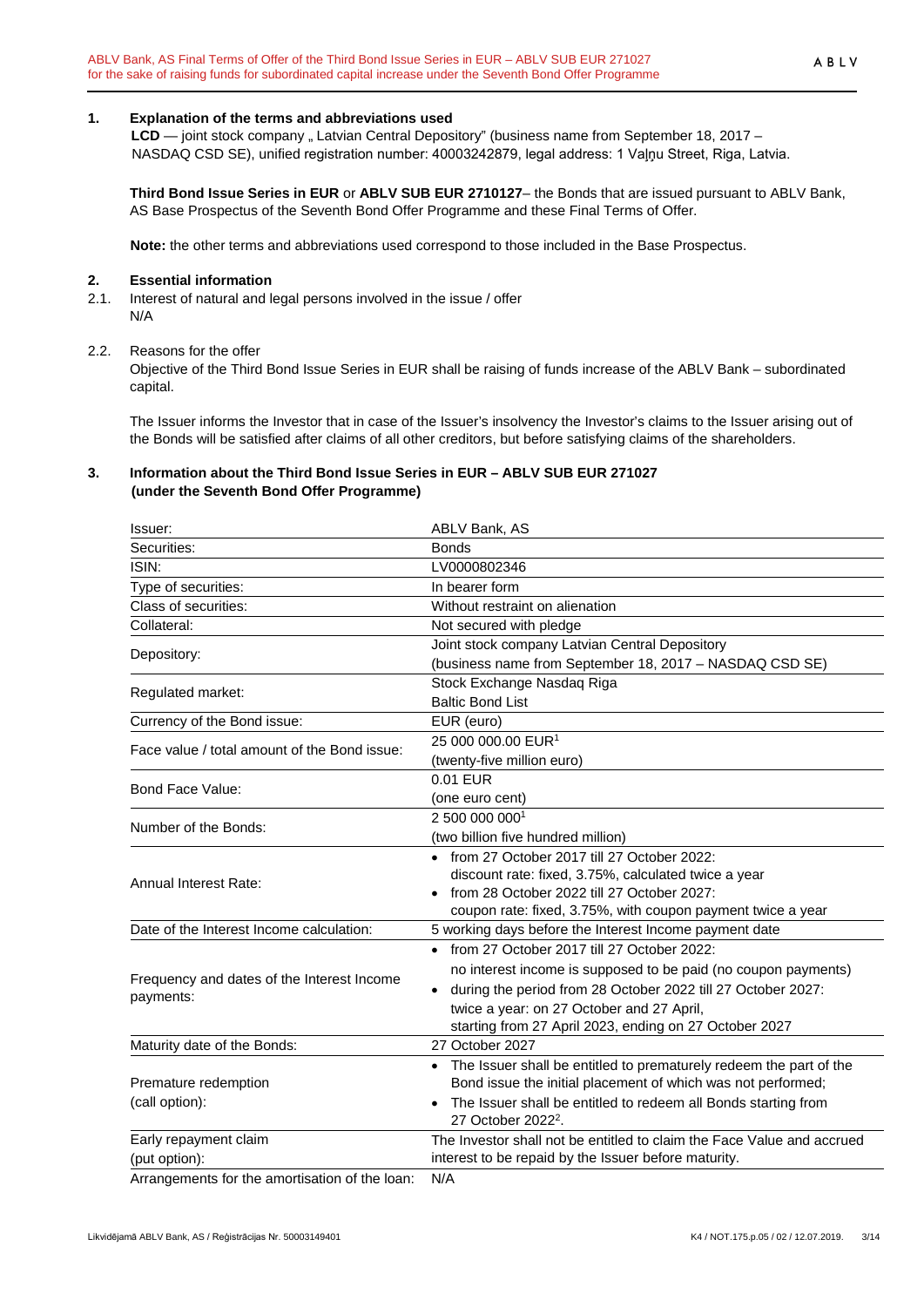|                                          | Fixed interest rate is set for the Bonds. The Bond yield does not depend                                                                                                                                                                                                                                                                                                                                                                                                                                                                                                                                                                                                                                                                                                                                                                                                                                                                                                                     |
|------------------------------------------|----------------------------------------------------------------------------------------------------------------------------------------------------------------------------------------------------------------------------------------------------------------------------------------------------------------------------------------------------------------------------------------------------------------------------------------------------------------------------------------------------------------------------------------------------------------------------------------------------------------------------------------------------------------------------------------------------------------------------------------------------------------------------------------------------------------------------------------------------------------------------------------------------------------------------------------------------------------------------------------------|
| Information on yield:                    | on the changes in the base interest rate in the interbank market.                                                                                                                                                                                                                                                                                                                                                                                                                                                                                                                                                                                                                                                                                                                                                                                                                                                                                                                            |
| Yield calculation method:                | Pursuant to paragraph 6.9 and 6.10 of the Base Prospectus                                                                                                                                                                                                                                                                                                                                                                                                                                                                                                                                                                                                                                                                                                                                                                                                                                                                                                                                    |
| Representation of the Investors:         | Pursuant to paragraph 6.15 of the Base Prospectus                                                                                                                                                                                                                                                                                                                                                                                                                                                                                                                                                                                                                                                                                                                                                                                                                                                                                                                                            |
| Decisions on the Bond issue:             | The Bonds are issued and public offering is performed pursuant to the<br>following decisions of ABLV Bank:<br>• decision on the bond issue of the extraordinary meeting of<br>shareholders, dated 31 March 2017 (Minutes No. 1, paragraph 5.9);<br>decision of the Board on approving the Base Prospectus of the<br>$\bullet$<br>Seventh Bond Offer Programme, dated 24 April 2017 (Minutes No.<br>V-24, paragraph 1);<br>decision of the Board on the Base Prospectus of the Seventh Bond<br>$\bullet$<br>Offer Programme including recommendations of the Financial and<br>Capital Market Commission, dated 9 May 2017 (Minutes No. V-26,<br>paragraph 1);<br>decision of the Board on approval of ABLV Bank, AS Final Terms of<br>$\bullet$<br>Offer of the Third Bond Issue Series in EUR -<br>ABLV SUB EUR 271027 for the sake of raising funds for subordinated<br>capital increase under the Seventh Bond Offer Programme, dated 7<br>September 2017 (Minutes No. V-58, paragraph 2). |
| Issue date:                              | 27 October 2017                                                                                                                                                                                                                                                                                                                                                                                                                                                                                                                                                                                                                                                                                                                                                                                                                                                                                                                                                                              |
|                                          | Not later than on 15 September 2017, the information shall be published                                                                                                                                                                                                                                                                                                                                                                                                                                                                                                                                                                                                                                                                                                                                                                                                                                                                                                                      |
| Public offer start date:                 | at the Issuer's website www.ably.com.                                                                                                                                                                                                                                                                                                                                                                                                                                                                                                                                                                                                                                                                                                                                                                                                                                                                                                                                                        |
|                                          | The public offer start date is 21 September 2017.                                                                                                                                                                                                                                                                                                                                                                                                                                                                                                                                                                                                                                                                                                                                                                                                                                                                                                                                            |
| Public offer end date:                   | 23 October 2017                                                                                                                                                                                                                                                                                                                                                                                                                                                                                                                                                                                                                                                                                                                                                                                                                                                                                                                                                                              |
| Decision on concluding the transactions: | Pursuant to paragraph 9.4 of the Base Prospectus, the decision on                                                                                                                                                                                                                                                                                                                                                                                                                                                                                                                                                                                                                                                                                                                                                                                                                                                                                                                            |
|                                          | concluding the transactions will be made on 26 October 2017.                                                                                                                                                                                                                                                                                                                                                                                                                                                                                                                                                                                                                                                                                                                                                                                                                                                                                                                                 |
| Settlement date:                         | 27 October 2017                                                                                                                                                                                                                                                                                                                                                                                                                                                                                                                                                                                                                                                                                                                                                                                                                                                                                                                                                                              |

<sup>1</sup> Before the end of the public offer period, but not later than 4 (four) working days prior to the public offer end date, the Issuer may increase the Issue Series size. If amendments to the Final Terms are made, those shall be published in the same way as the Final Terms.

- 2 Pursuant to Article 63 of REGULATION (EU) No 575/2013 OF THE EUROPEAN PARLIAMENT AND OF THE COUNCIL of 26 June 2013 on prudential requirements for credit institutions and investment firms and amending Regulation (EU) No 648/2012, the following requirements apply to the bonds intended for raising subordinated capital and recognized as Tier 2 instruments:
	- original maturity of at least 5 (five) years;
	- the claim on the principal amount of the bonds under the provisions governing the instruments is wholly subordinated to claims of all non-subordinated creditors;
	- where the bonds include one or more call options, the options are exercisable at the sole discretion of the Issuer;
	- such bonds may not be called, redeemed or repurchased by the Issuer before the minimum period of 5 (five) years elapses, except in case of the Issuer's insolvency or liquidation;
	- the bonds intended for raising subordinated capital may be called, redeemed, or repurchased before maturity only given a prior permission of the competent authority and not before 5 (five) years after the date of issue; as well as other requirements pursuant to Article 63 of REGULATION (EU) No 575/2013 OF THE EUROPEAN PARLIAMENT AND OF THE COUNCIL of 26 June 2013 on prudential requirements for credit institutions and investment firms and amending Regulation (EU) No 648/2012.

For the purposes of the Base Prospectus and these Final Terms, the Issuer shall be an institution that borrows funds by issuing the Bonds.

## <span id="page-3-0"></span>**4. Terms and conditions of the offer**

#### 4.1. Initial placement process

The initial placement process is described in paragraphs 9.3 and 9.4 of the Base Prospectus.

The total amount of the Third Bond Issue Series is 25 000 000.00 EUR (twenty-five million euro).

The public offer start date is 21 September 2017.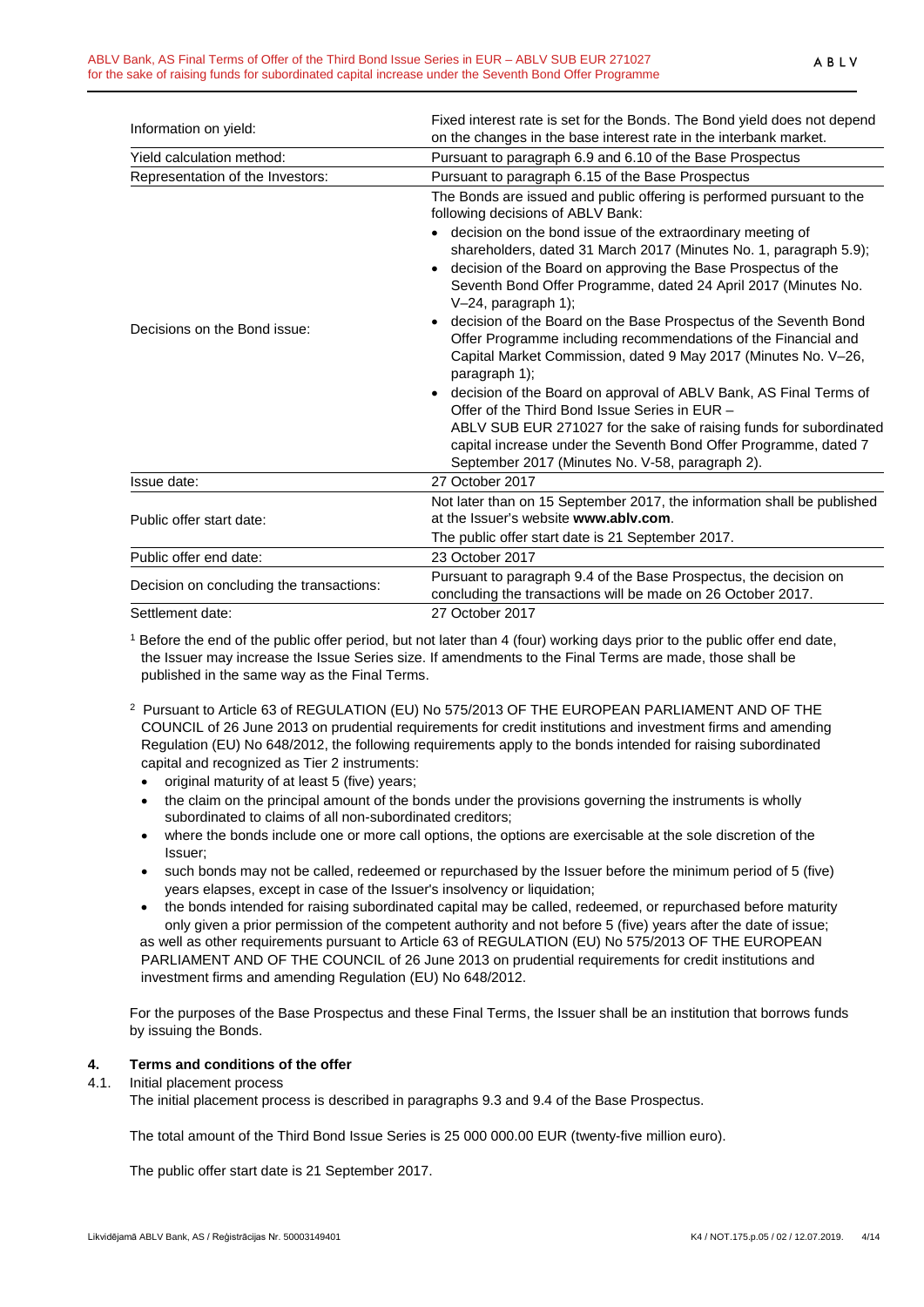A representative of the Investment Company or the Investor itself, provided it has a financial instruments account opened with ABLV Bank, shall submit an order to the Issuer, using the sample form "Financial Instruments' Trade Order" appended hereto, on working days from 08:30 till 18:30. The order may also be submitted electronically, using a corresponding order form in ABLV Bank Internetbank.

The public offer end date shall be 23 October 2017. Orders shall be accepted by ABLV Bank till the end of the working day, i.e., 18:30, or electronically – till the end of the day, i.e., 23:59.

Information about the order submission can be obtained:

- by phone: + 371 6700 2777
- via e-mail: **ibas@ablv.com**

The orders submitted to the Issuer may not be altered or revoked.

- 4.2. A description of the possibility to reduce subscriptions and the manner for refunding excess amount paid by applicants N/A
- 4.3. Details of the minimum and/or maximum amount of application Pursuant to paragraph 9.3 of the Base Prospectus, maximum number of the Bonds that a single Investor may apply for is not set. The Investor may not apply for purchasing less than 1 (one) Bond.
- 4.4. Settlement process

Within this Bond Issue Series, settlement under initial placement transactions shall be performed as follows:

- not applying the DVP principle, if agreed so by the underwriter and the Investor, or
- applying the DVP principle, regulated by the effective LCD rules.

If the transaction parties agree on not applying the DVP principle, the moment of the Bonds' delivery and the moment of payment may be different. The Investor shall ensure funds in the respective account on the day agreed upon by the transaction parties, whereas the Bonds shall be credited to the Investor's account on the day agreed upon by the transaction parties.

DVP shall be executed on the T+1 day, where "T" stands for the day of concluding the Bond purchase transaction, and "1" is the 1st (first) working day after the day of concluding the Bond purchase transaction.

The day of concluding the transaction shall be the day of making the decision on concluding the transaction – for this Series it is set to be 26 October 2017.

The settlement date shall be 27 October 2017.

4.5. Information about results

Pursuant to paragraph 9.6 of the Base Prospectus, information on the initial placement results will be published at the Issuer's website **www.ablv.com** within 10 (ten) working days after the public offer end date.

4.6. The procedure for the exercise of any right of pre-emption, the negotiability of subscription rights and the treatment of subscription rights not exercised. N/A

#### <span id="page-4-0"></span>**5. Plan of securities distribution and allotment**

- 5.1. Offering the Bonds simultaneously in the markets of two or more countries N/A
- 5.2. Notification to applicants of the Bond amount allotted The Bank shall send a confirmation of the concluded transaction to the Investor, following the procedure set forth in ABLV Capital Markets, IBAS, General Terms of Business. The General Terms of Business are available at the Issuer's website **[www.ablv.com](http://www.ablv.com/)**.

#### <span id="page-4-1"></span>**6. Pricing**

6.1. Initial placement price of a Bond Initial placement price of a Bond is set to be 83.047% of the Bond's face value. The Bond's face value is EUR 0.01 (one euro cent).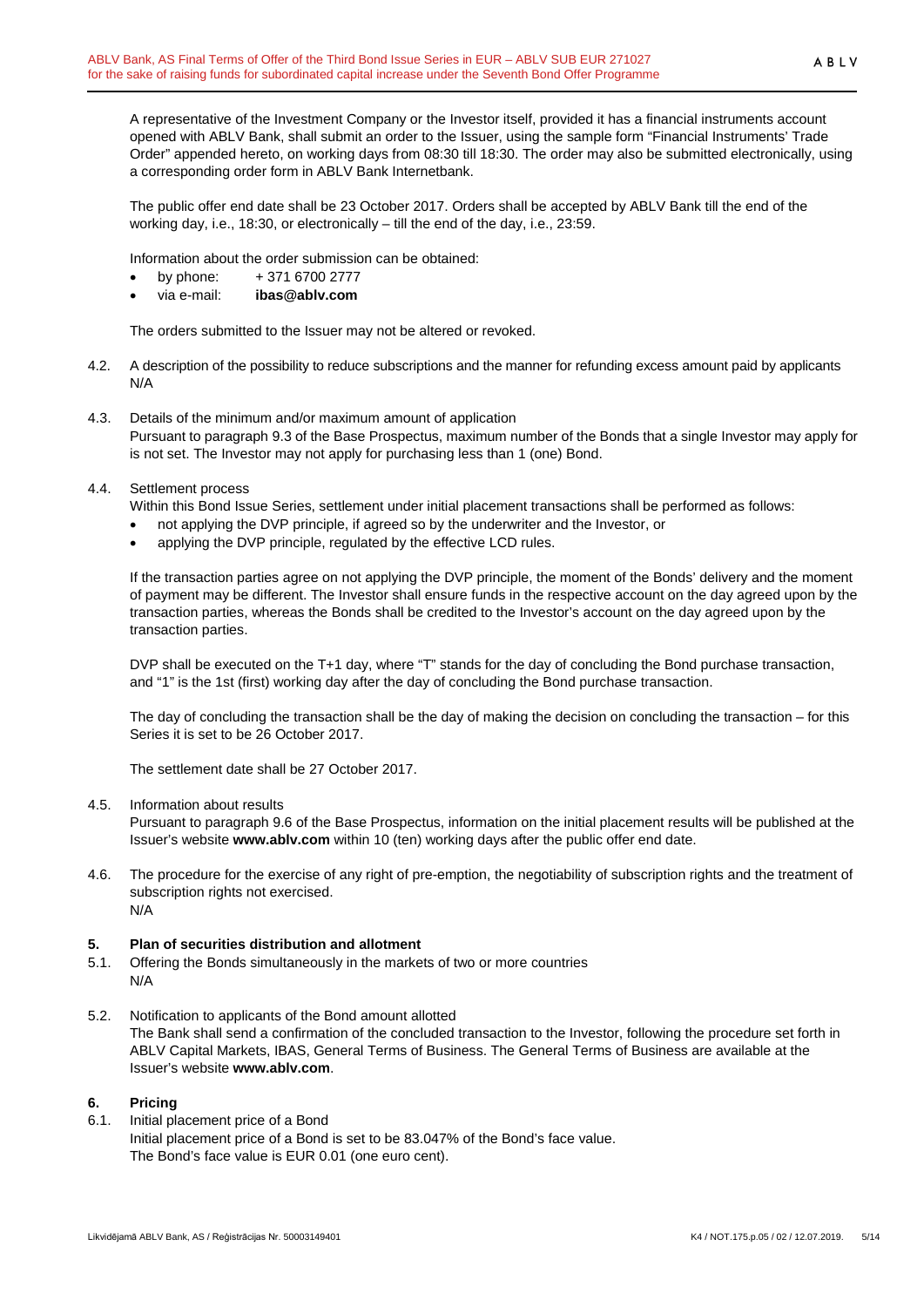#### 6.2. Pricing method

ABLV Bank Board will determine the Bonds' price depending on the situation in secondary market of similar securities then present and, in particular, based on evaluation of the demand in the securities market and yield of comparable market instruments. The price determined by ABLV Bank for the Bond Issue Series shall be the same for all Investors and shall remain constant throughout the whole initial placement period.

#### 6.3. Application of expenses and taxes

Purchasing the Bonds during the initial placement period, the Investor will have to transfer just set Bond sale price to the Issuer for each Bond unit being purchased.

Additional expenses under the transaction, which might include, without limitation, fees for account opening, for transaction conclusion and execution, may vary in different Investment Companies, and the Investor can find those out in the respective Investment Company engaged by the Investor in concluding the Bonds' purchase transaction as intermediary. ABLV Bank will not receive the said fees and payments charged by other Investment Companies and shall not be responsible for those additional expenses.

The Issuer shall be responsible for withholding and payment of taxes in compliance with the procedures and amount stated in the Republic of Latvia normative acts. The Issuer shall not be responsible for payment of taxes where the Republic of Latvia normative acts do not stipulate the Issuer's duty to assess and withhold the tax amount before making Interest Income payments.

## <span id="page-5-0"></span>**7. Placing and Underwriting**

- 7.1. Offer coordinator N/A
- 7.2. Depository

Joint stock company Latvian Central Depository (business name from September 18, 2017 – NASDAQ CSD SE),legal address: 1 Vaļņu Street, Riga, Latvia.

- 7.3. Entities agreeing to underwrite the issue N/A
- 7.4. Time of reaching the underwriting agreement N/A

## <span id="page-5-1"></span>**8. Admission to regulated market and trading arrangements**

- 8.1. Term and conditions of admission to regulated market Pursuant to paragraph 10.1 of the Base Prospectus, application for admitting the Bonds to the regulated market will be prepared in accordance with the Stock Exchange requirements and submitted within 3 (three) months after the end of the initial placement at the latest.
- 8.2. Regulated market

Stock Exchange Nasdaq Riga, Baltic Bond List.

8.3. Entities which have a firm commitment to act as intermediaries in secondary trading, providing liquidity through bid and offer rates and description of the main terms of their commitment N/A

## <span id="page-5-2"></span>**9. Information about previous Bond Issue Series performed under the Programme**

- Two issues performed under ABLV Bank, AS, Second Offer Programme,
- Three issues performed under ABLV Bank, AS, Third Offer Programme,
- One issue performed under ABLV Bank, AS, Fourth Offer Programme,
- Five issues performed under ABLV Bank, AS, Fifth Offer Programme,
- Seven issues performed under ABLV Bank, AS, Sixth Offer Programme and
- Two issues performed under ABLV Bank, AS, Seventh Offer Programme

have been included in the Baltic Bond List of the Stock Exchange Nasdaq Riga regulated markets.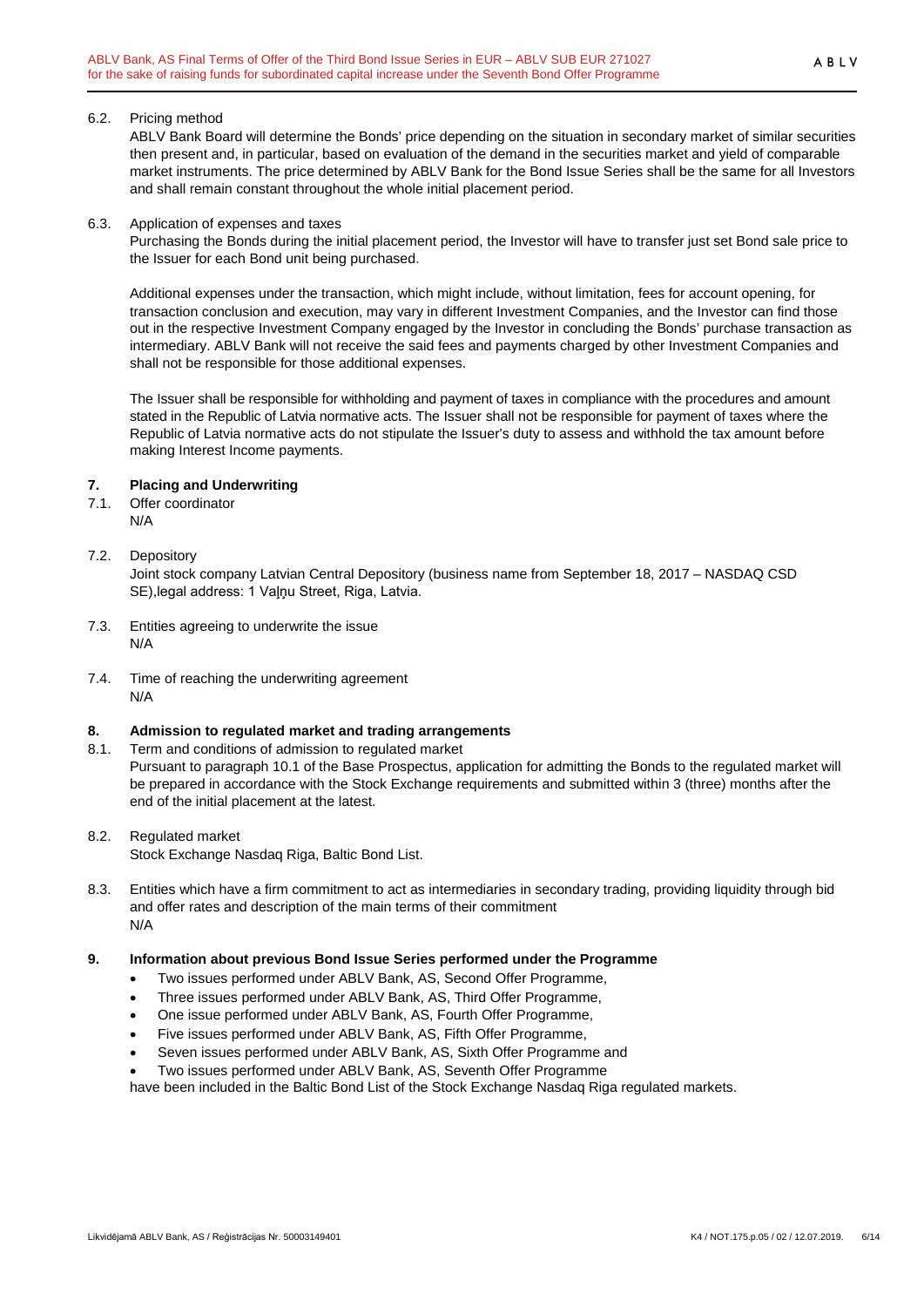Under ABLV Bank, AS, Seventh Offer Programme, there were two issues performed and included to securities lists of Nasdaq Riga regulated markets:

|                                | Straight coupon bonds in USD | Straight coupon bonds in EUR |
|--------------------------------|------------------------------|------------------------------|
| <b>ISIN</b>                    | LV0000802270                 | LV0000802288                 |
| Issue size                     | 75 000 000,00 USD            | 20 000 000,00 EUR            |
| Issue name                     | ABLV FXD USD 030719          | ABLV FXD EUR 030719          |
| Coupon rate (p.a.)             | Fixed: 2.25%                 | Fixed: 0.75%                 |
| Current interest income period | $03.07.2017 - 02.01.2018$    | $03.07.2017 - 02.01.2018$    |
| Issue date                     | 03.07.2017                   | 03.07.2017                   |
| Maturity date                  | 03.07.2019                   | 03.07.2019                   |

Simultaneously with the Third Bond Issue Series in EUR, the following public offering is performed under the Seventh Bond Offer Programme:

- Second Bond Issue Series in USD ABLV FXD USD 271019– straight 2-year bonds;
- Second Bond Issue Series in EUR ABLV FXD EUR 271019 straight 2-year bonds.

The Investors can find the information about issues performed under the Second, Third, Fourth, Fifth, Sixth and Seventh Offer Programmes and their Final Terms at ABLV Bank, AS website **[www.ablv.com](http://www.ablv.com/)**.

#### <span id="page-6-0"></span>**10. Additional information**

- 10.1. Advisors connected with the Bond issue N/A
- 10.2. Information about the Bond issue provided by third parties N/A
- 10.3. Credit ratings assigned to the Bonds N/A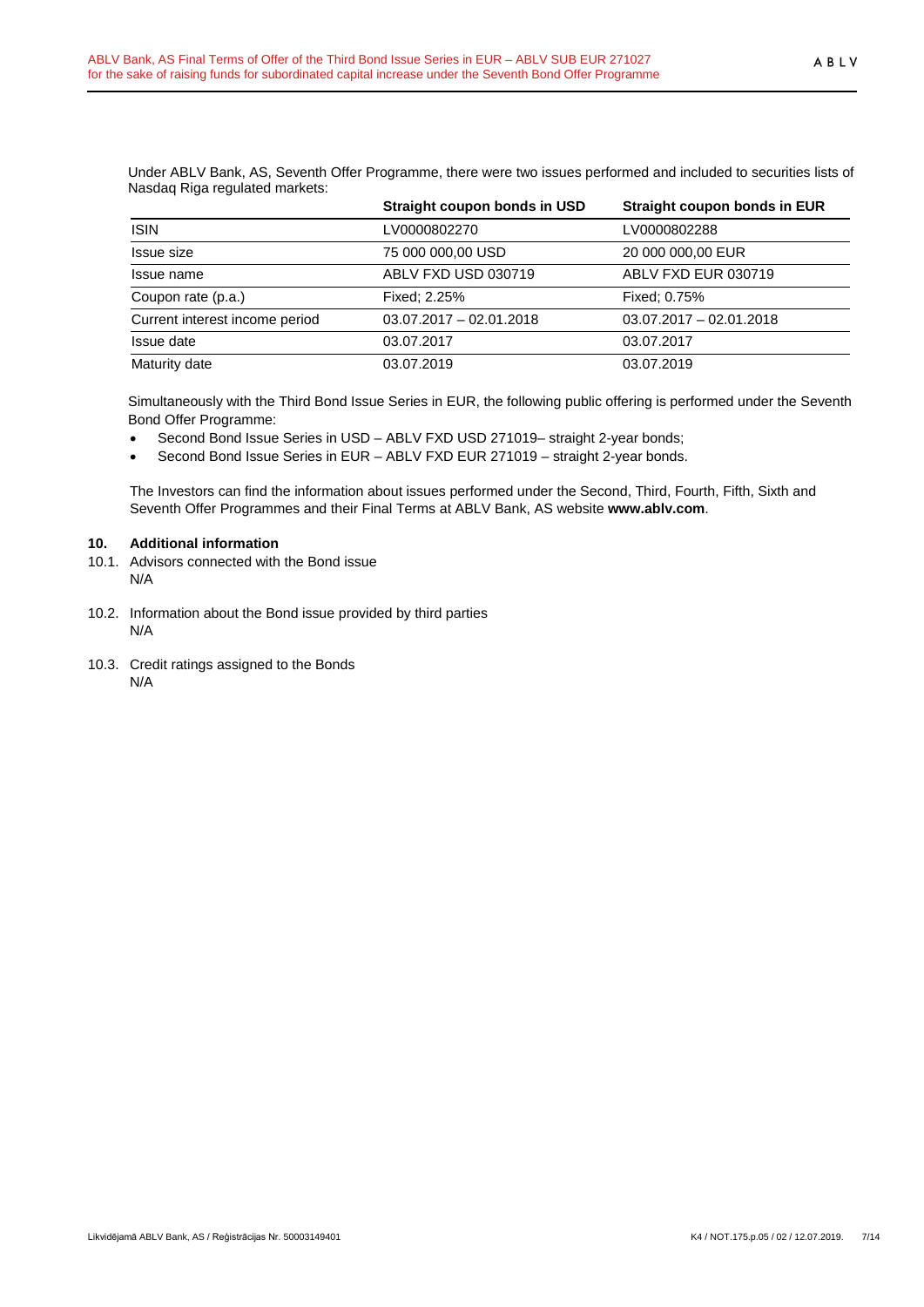| Name, surname           | <b>Position held</b>                                                   | <b>Signature</b> |
|-------------------------|------------------------------------------------------------------------|------------------|
| Ernests Bernis          | Chairman of the Board.<br>Chief Executive Officer (CEO)                |                  |
| Vadims Reinfelds        | Deputy Chairman of the Board,<br>Deputy Chief Executive Officer (dCEO) |                  |
| Māris Kannenieks        | Member of the Board.<br>Chief Financial Officer (CFO)                  |                  |
| Edgars Pavlovičs        | Member of the Board.<br>Chief Risk Officer (CRO)                       |                  |
| Aleksandrs Pāže         | Member of the Board,<br>Chief Compliance Officer (CCO)                 |                  |
| <b>Rolands Citajevs</b> | Member of the Board,<br>Chief Information Officer (CIO)                |                  |
| Romans Surnačovs        | Member of the Board.<br>Chief Operating Officer (COO)                  |                  |

The Final Terms were approved at ABLV Bank, AS Board session on 7 September 2017.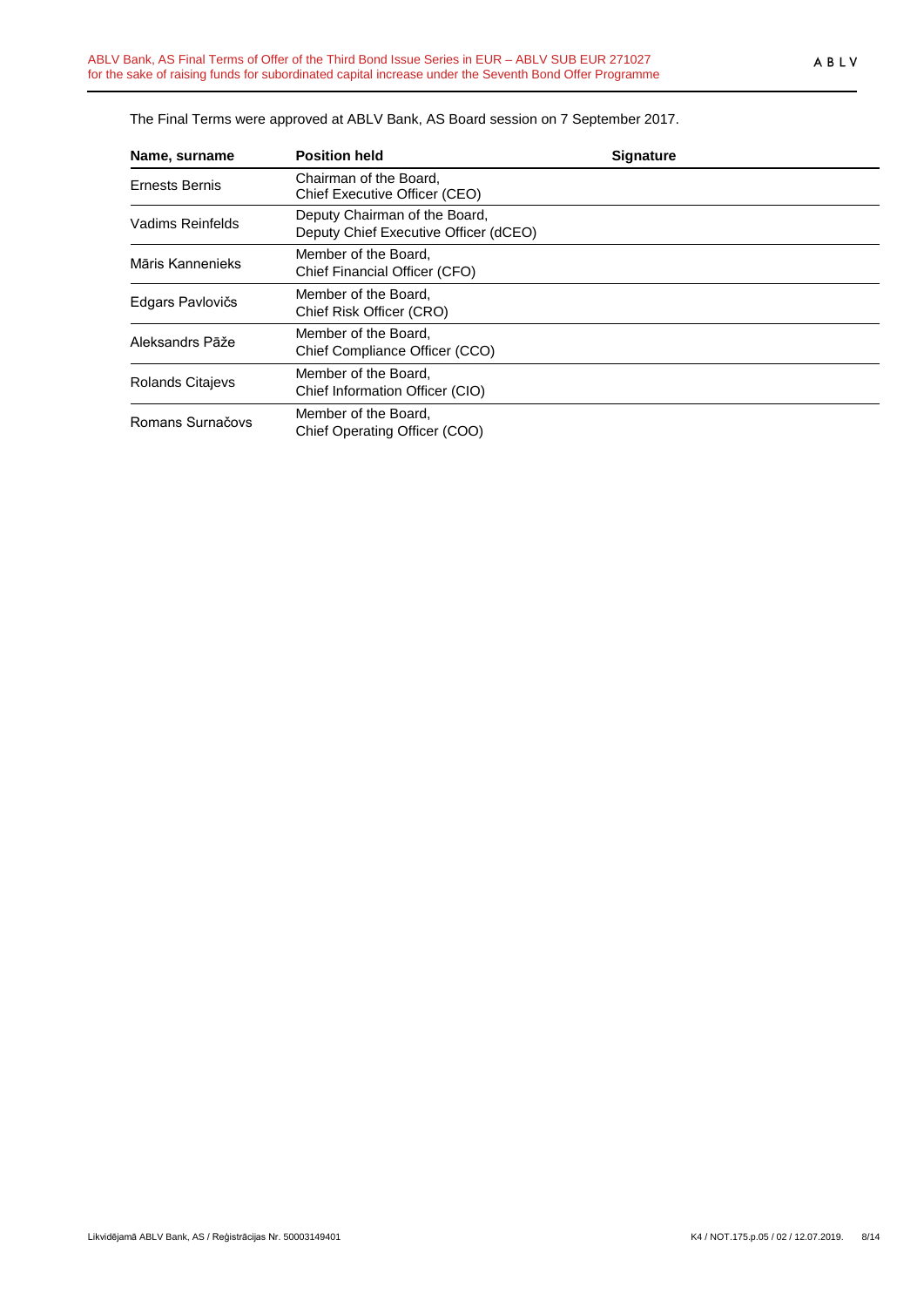**Section A. Introduction and warnings**

The summary shall be deemed the introduction of the Base Prospectus. Any decision on investing in the Bonds shall be based on the Investor's judgement on the whole Base Prospectus and the respective Final Terms of the Bond issue.

Should any claim be lodged to a court regarding the information provided in the Base Prospectus, if necessary, the Investor lodging the claim to a court in accordance with normative acts of the respective member state shall cover the

A.1 costs of translating the Base Prospectus before the proceedings are initiated. The persons responsible for the information provided in the Base Prospectus, including persons that translated the same and applied for its notification, may be held civilly liable only where the summary is misleading, inaccurate, or inconsistent with other sections of the Base Prospectus, or fails to provide the most essential information that would aid the Investors when considering whether to invest in the Bonds.

 $A.2 N/A$ 

### **Section B. Issuer**

| B.1  | Legal and commercial<br>name of the Issuer                                                                                                    | ABLV Bank, AS.                                                                                                                                                                                                                                                                                                        |
|------|-----------------------------------------------------------------------------------------------------------------------------------------------|-----------------------------------------------------------------------------------------------------------------------------------------------------------------------------------------------------------------------------------------------------------------------------------------------------------------------|
| B.2  | The domicile and<br>legal form of the<br>Issuer, the legislation<br>under which the<br>Issuer operates and<br>its country of<br>incorporation | ABLV Bank is a joint stock company registered in the Republic of Latvia, which carries out its<br>operations in accordance with the Republic of Latvia legal acts, the European Union normative<br>acts, and the issued licence that allows rendering all financial services stated in the Credit<br>Institution Law. |
|      | $B.3 - B.4.a$                                                                                                                                 | N/A                                                                                                                                                                                                                                                                                                                   |
| B.4b | Description of any<br>known trends<br>affecting the Issuer<br>and the industries in<br>which it operates                                      | As at the day of producing the Final Terms, there is no information on any detected trends,<br>events, claims, or obligations that might have significant negative effect on further operations of<br>ABLV Bank, AS or the Republic of Latvia credit institution sector.                                              |
|      |                                                                                                                                               | The information provided in the table below completely matches that presented in ARLV Bank                                                                                                                                                                                                                            |

The information provided in the table below completely matches that presented in ABLV Bank consolidated report for the first half of 2017.

|                                              |    |                                                        | Nº Company                           | Country<br>οf<br>incorpo-<br>ration | <b>Registration</b><br>number | <b>Business profile</b>   | Share in<br>capital<br>$(\%)$ | Share in<br>the the entity's<br>entity's capital with<br>voting<br>rights (%) |
|----------------------------------------------|----|--------------------------------------------------------|--------------------------------------|-------------------------------------|-------------------------------|---------------------------|-------------------------------|-------------------------------------------------------------------------------|
|                                              |    |                                                        | 1. ABLV Bank, AS                     | LV                                  | 50003149401                   | <b>Financial services</b> | 100                           | 100                                                                           |
|                                              |    |                                                        | 2. ABLV Bank Luxembourg, S.A.        | LU                                  | B 162048                      | <b>Financial services</b> | 100                           | 100                                                                           |
|                                              |    |                                                        | 3. ABLV Consulting Services, AS      | LV                                  | 40003540368                   | Consulting<br>services    | 100                           | 100                                                                           |
| Issuer's position within<br>B.5<br>the group |    | 4.                                                     | <b>ABLV Advisory Services, SIA</b>   | LV                                  | 40103964811                   | Consulting<br>services    | 100                           | 100                                                                           |
|                                              | 5. | <b>ABLV Corporate Services</b><br>Holding Company, SIA | LV                                   | 40103799987                         | Holding company               | 100                       | 100                           |                                                                               |
|                                              | 6. | <b>ABLV Corporate Services, SIA</b>                    | LV                                   | 40103283479                         | Consulting<br>services        | 100                       | 100                           |                                                                               |
|                                              |    |                                                        | 7. ABLV Corporate Services, LTD      | CY.                                 | HE273600                      | Consulting<br>services    | 100                           | 100                                                                           |
|                                              |    | 8.                                                     | ABLV Corporate Finance, SIA          | LV                                  | 40203042916                   | Consulting<br>services    | 100                           | 100                                                                           |
|                                              |    |                                                        | 9. ABLV Capital Markets, IBAS        | LV                                  | 40003814705                   | <b>Financial services</b> | 90                            | 100                                                                           |
|                                              |    |                                                        | 10. ABLV Capital Markets USA LLC* US |                                     | 6399457                       | <b>Financial services</b> | 90                            | 100                                                                           |
|                                              |    |                                                        | 11. ABLV Asset Management, IPAS LV   |                                     | 40003814724                   | <b>Financial services</b> | 90                            | 100                                                                           |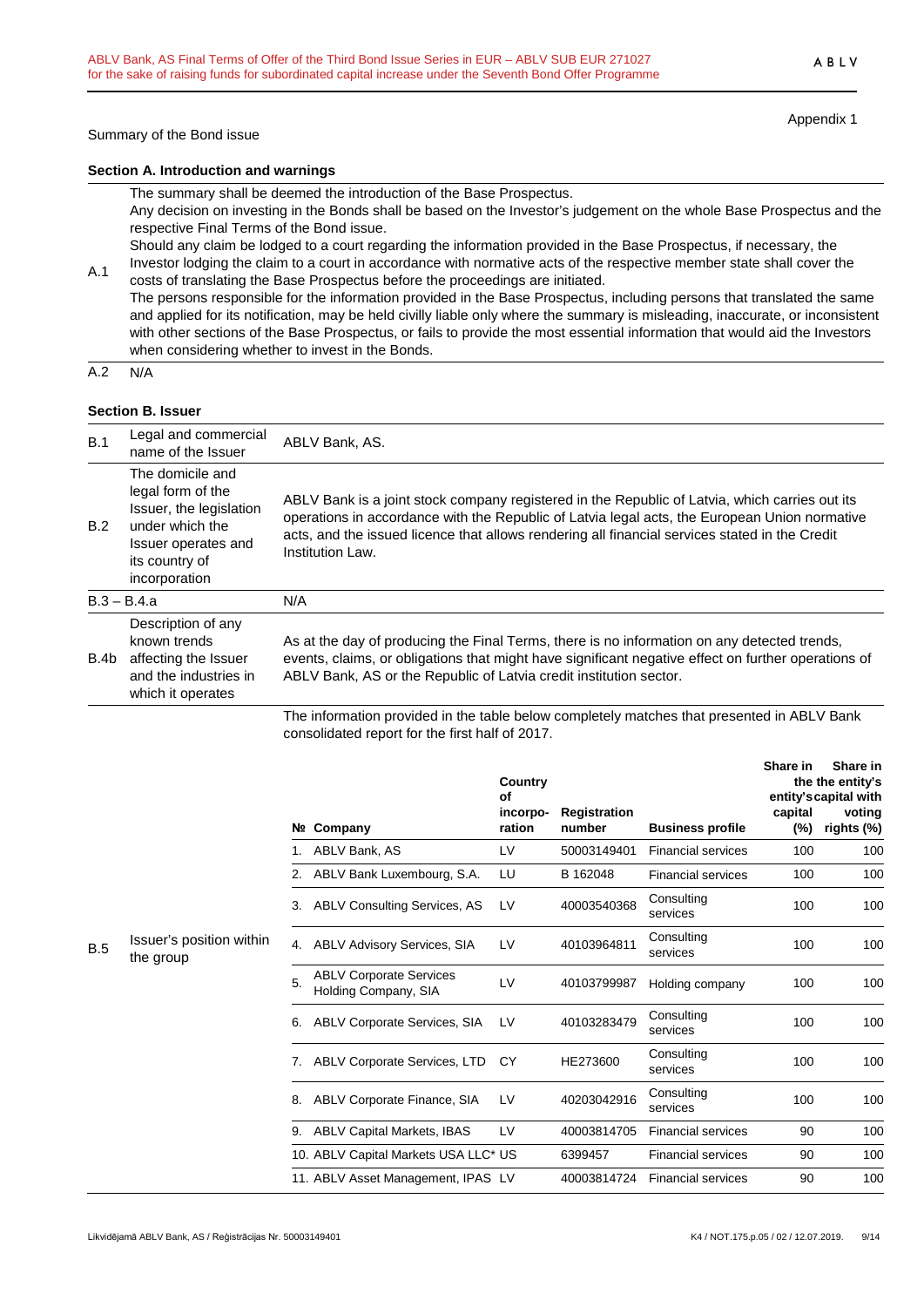#### ABLV Bank, AS Final Terms of Offer of the Third Bond Issue Series in EUR – ABLV SUB EUR 271027 for the sake of raising funds for subordinated capital increase under the Seventh Bond Offer Programme

|                                | Country<br>of      |                               |                                                                    | Share in          | Share in<br>the the entity's<br>entity's capital with |
|--------------------------------|--------------------|-------------------------------|--------------------------------------------------------------------|-------------------|-------------------------------------------------------|
| Nº Company                     | incorpo-<br>ration | <b>Registration</b><br>number | <b>Business profile</b>                                            | capital<br>$(\%)$ | voting<br>rights (%)                                  |
| 12. PEM, SIA                   | LV                 | 40103286757                   | Investment<br>project<br>management                                | 51                | 51                                                    |
| 13. PEM 1, SIA                 | LV                 | 40103551353                   | Wholesale trade<br>services of other<br>machinery and<br>equipment | 51                | 51                                                    |
| 14. New Hanza Capital, AS      | LV                 | 50003831571                   | Holding company                                                    | 88                | 88                                                    |
| 15. NHC 1, SIA                 | LV                 | 50103247681                   | Investments in<br>real estate                                      | 88                | 88                                                    |
| 16. NHC 2, SIA                 | LV                 | 40103963977                   | Investments in<br>real estate                                      | 88                | 88                                                    |
| 17. NHC 3, SIA                 | LV                 | 50103994841                   | Investments in<br>real estate                                      | 88                | 88                                                    |
| 18. NHC 4, SIA                 | LV                 | 40203032424                   | Investments in<br>real estate                                      | 88                | 88                                                    |
| 19. NHC 5, SIA                 | LV                 | 50203032411                   | Investments in<br>real estate                                      | 88                | 88                                                    |
| 20. NHC 6, SIA                 | LV                 | 40203032439                   | Investments in<br>real estate                                      | 88                | 88                                                    |
| 21. Pillar, SIA                | LV                 | 40103554468                   | Holding company                                                    | 100               | 100                                                   |
| 22. Pillar Holding Company, KS | LV                 | 40103260921                   | Holding company                                                    | 100               | 100                                                   |
| 23. Pillar 3, SIA              | LV                 | 40103193067                   | Real estate<br>transactions                                        | 100               | 100                                                   |
| 24. Pillar 4 & 6, SIA          | LV                 | 40103210494                   | Real estate<br>transactions                                        | 100               | 100                                                   |
| 25. Pillar 7 & 8, SIA          | LV                 | 40103240484                   | Real estate<br>transactions                                        | 100               | 100                                                   |
| 26. Pillar 9, SIA              | LV                 | 40103241210                   | Real estate<br>transactions                                        | 100               | 100                                                   |
| 27. Pillar 11, SIA             | LV                 | 40103258310                   | Real estate<br>transactions                                        | 100               | 100                                                   |
| 28. Pillar 2, 12 & 14, SIA     | LV                 | 50103313991                   | Real estate<br>transactions                                        | 100               | 100                                                   |
| 29. Pillar 18, SIA             | LV                 | 40103492079                   | Real estate<br>transactions                                        | 100               | 100                                                   |
| 30. Pillar 19, SIA             | LV                 | 40103766952                   | Real estate<br>transactions                                        | 100               | 100                                                   |
| 31. Pillar 20, SIA             | LV                 | 40103903056                   | Real estate<br>transactions                                        | 100               | 100                                                   |
| 32. Pillar 21, SIA             | LV                 | 40103929286                   | Real estate<br>transactions                                        | 100               | 100                                                   |
| 33. Pillar 22, SIA             | LV                 | 50103966301                   | Real estate<br>transactions                                        | 100               | 100                                                   |
| 34. Pillar Management, SIA     | LV                 | 40103193211                   | Real estate<br>management and<br>administration                    | 100               | 100                                                   |
| 35. Pillar RE Services, SIA    | LV                 | 40103731804                   | Parking<br>management                                              | 100               | 100                                                   |
| 36 Pillar Contractor, SIA      | LV                 | 40103929498                   | Management and<br>coordination of<br>construction<br>processes     | 100               | 100                                                   |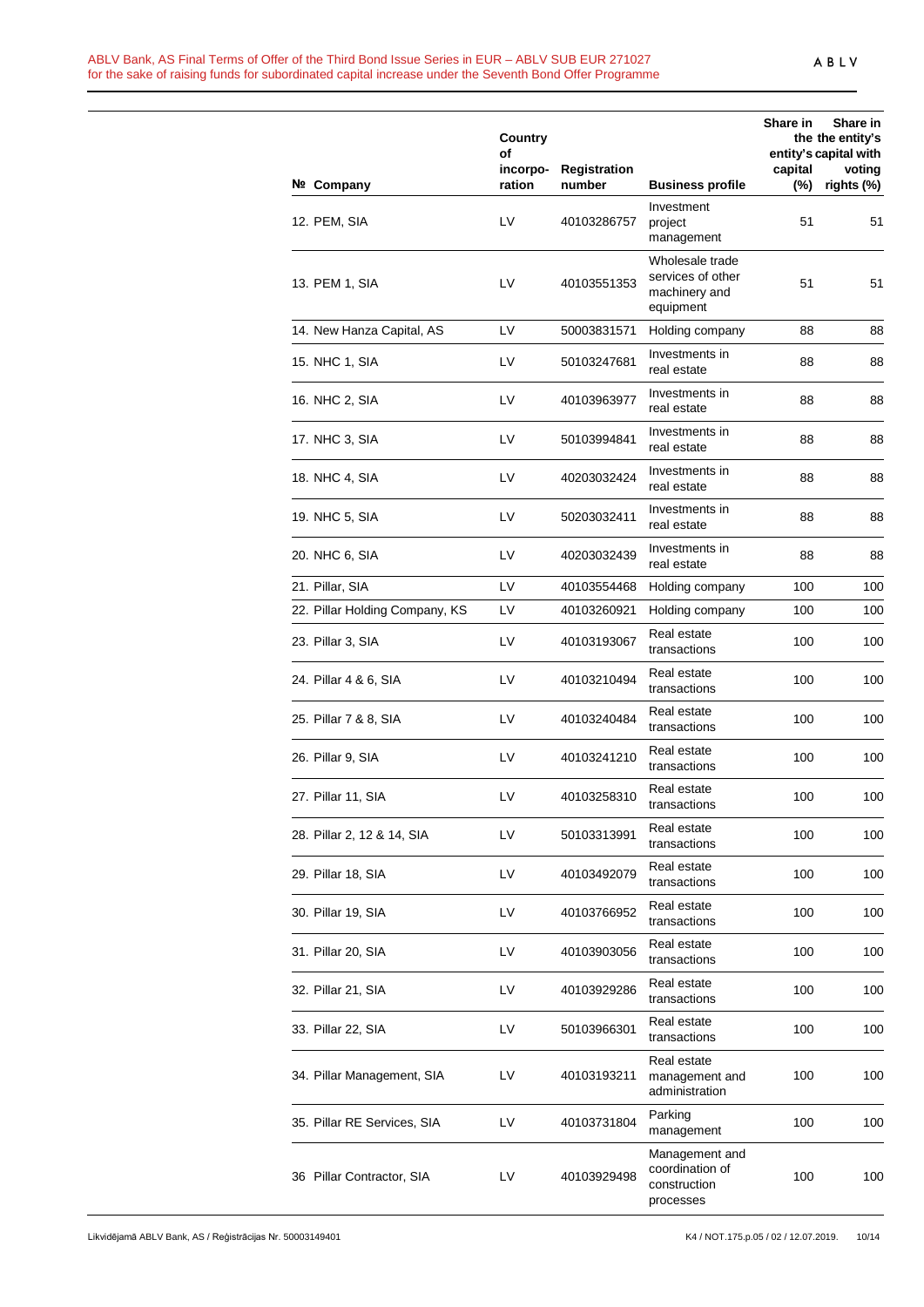|             |                                                                                                                                | Nº Company                                                                                                                                                                                                                                                     | Country<br>of<br>incorpo-<br>ration | <b>Registration</b><br>number | <b>Business profile</b>                   | Share in<br>capital<br>$(\%)$ | Share in<br>the the entity's<br>entity's capital with<br>voting<br>rights (%) |
|-------------|--------------------------------------------------------------------------------------------------------------------------------|----------------------------------------------------------------------------------------------------------------------------------------------------------------------------------------------------------------------------------------------------------------|-------------------------------------|-------------------------------|-------------------------------------------|-------------------------------|-------------------------------------------------------------------------------|
|             |                                                                                                                                | 37. Pillar Architekten, SIA                                                                                                                                                                                                                                    | LV                                  | 40103437217                   | Designing and<br>designers<br>supervision | 100                           | 100                                                                           |
|             |                                                                                                                                | 38. Pillar Development, SIA                                                                                                                                                                                                                                    | LV                                  | 40103222826                   | Infrastructure<br>maintenance             | 100                           | 100                                                                           |
|             |                                                                                                                                | 39. Pillar Utilities, SIA                                                                                                                                                                                                                                      | LV                                  | 40103693339                   | Infrastructure<br>management              | 100                           | 100                                                                           |
|             |                                                                                                                                | 40. Hanzas Dārzs, SIA                                                                                                                                                                                                                                          | LV                                  | 40203078059                   | Territory<br>management                   | 100                           | 100                                                                           |
|             |                                                                                                                                | 41. ABLV Building Complex, SIA                                                                                                                                                                                                                                 | LV                                  | 40203037667                   | Investments in<br>real estate             | 100                           | 100                                                                           |
|             |                                                                                                                                | * subsidiary company is registered, but licence for rendering investment services has not been received<br>yet, as well as payment of paid-in share capital has not been made, that being compliant with the<br>registration country legislative requirements. |                                     |                               |                                           |                               |                                                                               |
| $B.6 - B.8$ |                                                                                                                                | N/A                                                                                                                                                                                                                                                            |                                     |                               |                                           |                               |                                                                               |
| <b>B.9</b>  | Profit forecast and<br>assessment                                                                                              | ABLV Bank made no profit forecasts for the following periods of operations.                                                                                                                                                                                    |                                     |                               |                                           |                               |                                                                               |
| B.10        | Reservations in the<br>audit report on the<br>financial information                                                            | ABLV Bank audited financial report for the year 2016 contains no reservations.                                                                                                                                                                                 |                                     |                               |                                           |                               |                                                                               |
| <b>B.11</b> |                                                                                                                                | N/A                                                                                                                                                                                                                                                            |                                     |                               |                                           |                               |                                                                               |
|             |                                                                                                                                |                                                                                                                                                                                                                                                                |                                     |                               |                                           |                               |                                                                               |
|             |                                                                                                                                | <b>Performance indicators</b>                                                                                                                                                                                                                                  |                                     |                               | 2015                                      |                               | 2016                                                                          |
|             |                                                                                                                                | <b>Financial indicators, EUR'000</b>                                                                                                                                                                                                                           |                                     |                               |                                           |                               |                                                                               |
|             |                                                                                                                                | Operating income                                                                                                                                                                                                                                               |                                     |                               | 126 319                                   |                               | 141 875                                                                       |
|             |                                                                                                                                | Operating expense                                                                                                                                                                                                                                              |                                     |                               | 51 933                                    |                               | 59 914                                                                        |
|             | Selected historical key                                                                                                        | Profit or loss before taxes                                                                                                                                                                                                                                    |                                     |                               | 74 563                                    |                               | 81 961                                                                        |
|             | financial information                                                                                                          | Balance sheet data, EUR'000                                                                                                                                                                                                                                    |                                     |                               |                                           |                               |                                                                               |
|             | and any changes to it                                                                                                          | Assets                                                                                                                                                                                                                                                         |                                     |                               | 4 928 121                                 |                               | 3 849 586                                                                     |
| <b>B.12</b> | since the date of the                                                                                                          | Deposits                                                                                                                                                                                                                                                       |                                     |                               | 3793192                                   |                               | 2 901 824                                                                     |
|             | last published audited                                                                                                         | Loans                                                                                                                                                                                                                                                          |                                     |                               | 873 499                                   |                               | 1 012 146                                                                     |
|             | financial reports                                                                                                              | Shareholders' equity                                                                                                                                                                                                                                           |                                     |                               | 281 453                                   |                               | 321 802                                                                       |
|             |                                                                                                                                | ABLV Bank forecasts contain no adverse changes since the date of its last published audited<br>financial report.                                                                                                                                               |                                     |                               |                                           |                               |                                                                               |
|             |                                                                                                                                | There are no significant changes in the financial or trading position of ABLV Bank detected<br>subsequent to the period covered by the historical financial information.                                                                                       |                                     |                               |                                           |                               |                                                                               |
| B.13        | Events particular to the<br>Issuer which are to a<br>material extent relevant<br>to the evaluation of the<br>Issuer's solvency | Recently there were no detected events particular to ABLV Bank which are to a material extent<br>relevant to the evaluation of the Issuer's solvency.                                                                                                          |                                     |                               |                                           |                               |                                                                               |
| B.14        | Issuer's dependence<br>on other entities within<br>the group                                                                   | ABLV Bank is not dependent upon other entities within the ABLV Bank group.                                                                                                                                                                                     |                                     |                               |                                           |                               |                                                                               |
| <b>B.15</b> | Issuer's principal<br>activities                                                                                               | ABLV Bank principal activities are rendering of financial services.                                                                                                                                                                                            |                                     |                               |                                           |                               |                                                                               |
| B.16        | Control over the Issuer                                                                                                        | As at the moment of the Prospectus approval, no shareholder controls the Issuer.                                                                                                                                                                               |                                     |                               |                                           |                               |                                                                               |
| B.17        | Credit ratings                                                                                                                 | No credit ratings are assigned to ABLV Bank by credit rating agencies registered and/or<br>certified according to Regulation No 1060/2009 on credit rating agencies.                                                                                           |                                     |                               |                                           |                               |                                                                               |
|             | $B.18 - B.50$                                                                                                                  | N/A                                                                                                                                                                                                                                                            |                                     |                               |                                           |                               |                                                                               |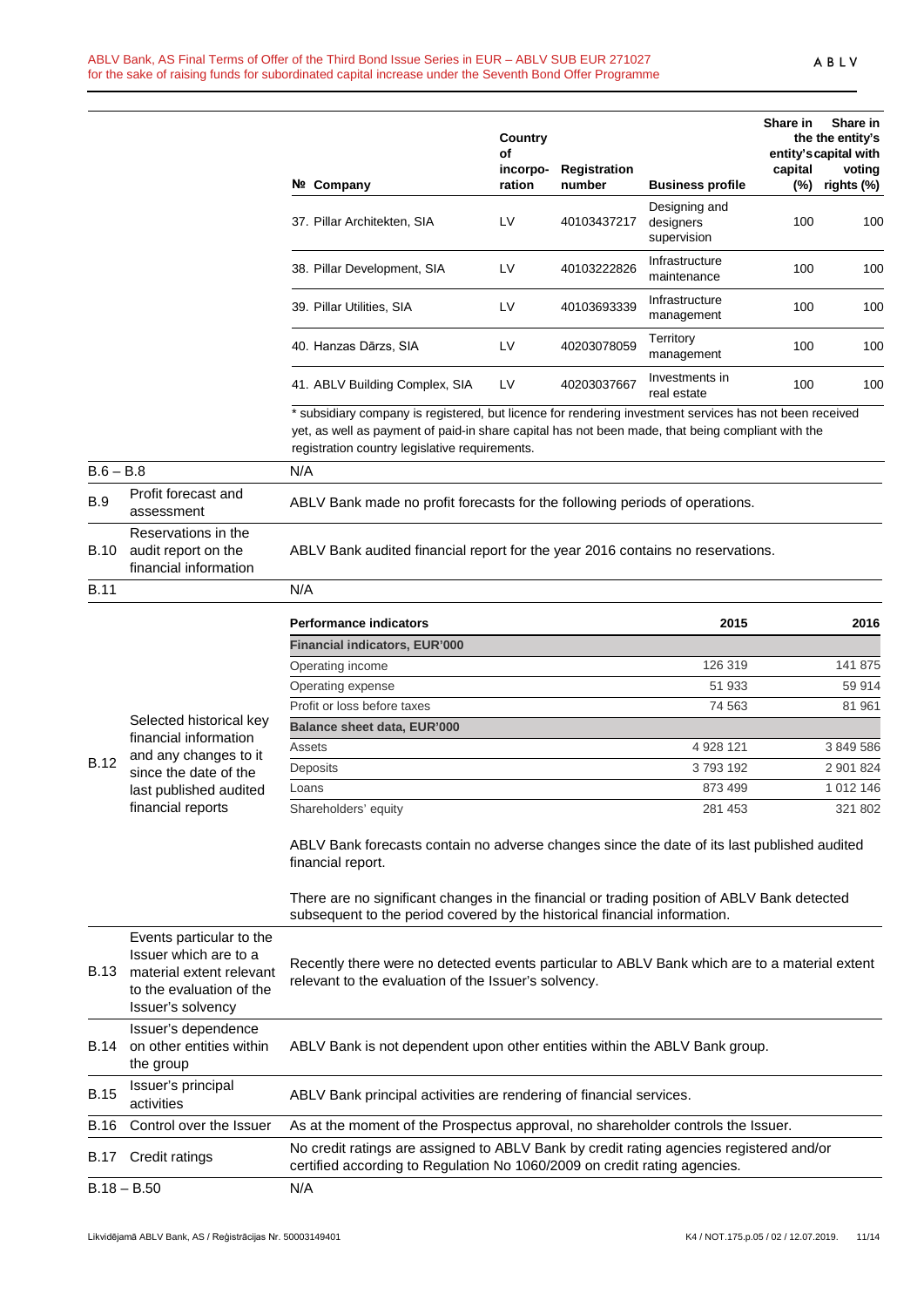|             | <b>Section C. Securities</b>                                |                                                                                                                                                                                                                                                                                                                                                                                                 |
|-------------|-------------------------------------------------------------|-------------------------------------------------------------------------------------------------------------------------------------------------------------------------------------------------------------------------------------------------------------------------------------------------------------------------------------------------------------------------------------------------|
| C.1         | <b>Bond details</b>                                         | Bonds issued under the Third Bond Issue Series in EUR - ABLV SUB EUR 271027<br>(ISIN LV0000802346) are dematerialized bearer securities without restraint on alienation.                                                                                                                                                                                                                        |
| C.2         | Currency of the<br>Bond issue                               | EUR (euro).                                                                                                                                                                                                                                                                                                                                                                                     |
| $C.3 - C.4$ |                                                             | N/A                                                                                                                                                                                                                                                                                                                                                                                             |
| C.5         | Restrictions on the<br>free transferability of<br>the Bonds | The Bonds are freely transferrable securities that represent the Issuer's debt to the Bondholders<br>without additional collateral. The Bonds are dematerialized bearer securities without restraint on<br>alienation - transferrable securities.                                                                                                                                               |
| $C.6 - C.7$ |                                                             | N/A                                                                                                                                                                                                                                                                                                                                                                                             |
|             |                                                             | Division of the Bonds into categories<br>The Bonds are not supposed to be divided into categories. Pursuant to these Final Terms,<br>subordinated Bonds are supposed to be issued for the sake of subordinated capital increase.                                                                                                                                                                |
|             |                                                             | Limitations to the rights attached to the Bonds<br>The Bonds are freely transferrable securities without restraint on their alienation.                                                                                                                                                                                                                                                         |
|             |                                                             | The Issuer draws the Investor's attention to the fact that where the objective of the Bond Issue<br>Series is raising of funds that the Issuer will use as subordinated capital, in case of the Issuer's<br>insolvency the Investor's claims to the Issuer arising out of the Bonds will be satisfied after<br>claims of all other creditors, but before satisfying claims of the shareholders. |
|             |                                                             | <b>Annual Interest Rate</b>                                                                                                                                                                                                                                                                                                                                                                     |
|             |                                                             | • from 27 October 2017 till 27 October 2022:                                                                                                                                                                                                                                                                                                                                                    |
|             |                                                             | discount rate: fixed, 3.75%, calculated twice a year;                                                                                                                                                                                                                                                                                                                                           |
|             |                                                             | from 28 October 2022 till 27 October 2027:                                                                                                                                                                                                                                                                                                                                                      |
| C.8,<br>C.9 | Rights attached to<br>the Bonds                             | coupon rate: fixed, 3.75%, with coupon payment twice a year.                                                                                                                                                                                                                                                                                                                                    |
|             |                                                             | The date from which interest becomes payable and the due dates for interest                                                                                                                                                                                                                                                                                                                     |
|             |                                                             | • from 27 October 2017 till 27 October 2022:                                                                                                                                                                                                                                                                                                                                                    |
|             |                                                             | no interest income is supposed to be paid (no coupon payments);                                                                                                                                                                                                                                                                                                                                 |
|             |                                                             | during the period from 28 October 2022 till 27 October 2027:                                                                                                                                                                                                                                                                                                                                    |
|             |                                                             | twice a year: on 27 October and 27 April, starting from 27 April 2023, ending on                                                                                                                                                                                                                                                                                                                |
|             |                                                             | 27 October 2027.                                                                                                                                                                                                                                                                                                                                                                                |
|             |                                                             | Bond maturity date and repayment procedures<br>The Investor shall receive the Bond Face Value as a lump-sum payment on 27 October 2027.                                                                                                                                                                                                                                                         |
|             |                                                             | Bond yield                                                                                                                                                                                                                                                                                                                                                                                      |
|             |                                                             | Fixed rate is applied to the Bonds, and therefore the yield does not change.                                                                                                                                                                                                                                                                                                                    |
|             |                                                             | Representatives of debt security holders<br>Holders of the debt securities may freely determine representatives for exercising the rights<br>attached to the Bonds.                                                                                                                                                                                                                             |
| C.10        |                                                             | N/A                                                                                                                                                                                                                                                                                                                                                                                             |
| C.11        | Admission of the Bonds<br>to the<br>regulated market        | The Bonds are supposed to be admitted to the regulated market - Baltic Bond List of Nasdaq<br>Riga Stock Exchange.                                                                                                                                                                                                                                                                              |
| C.12        | Minimum face value<br>of the issue                          | Pursuant to paragraph 9.3 of the Base Prospectus, the Investor may not apply for purchasing<br>less than 1 (one) Bond.                                                                                                                                                                                                                                                                          |
|             | $C.13 - C.22$                                               | N/A                                                                                                                                                                                                                                                                                                                                                                                             |
|             | <b>Section D. Risks</b>                                     |                                                                                                                                                                                                                                                                                                                                                                                                 |
| D.1         |                                                             | N/A                                                                                                                                                                                                                                                                                                                                                                                             |
|             | Key information                                             | In carrying out its operating activities, ABLV Bank is subject to various risks. Most significant                                                                                                                                                                                                                                                                                               |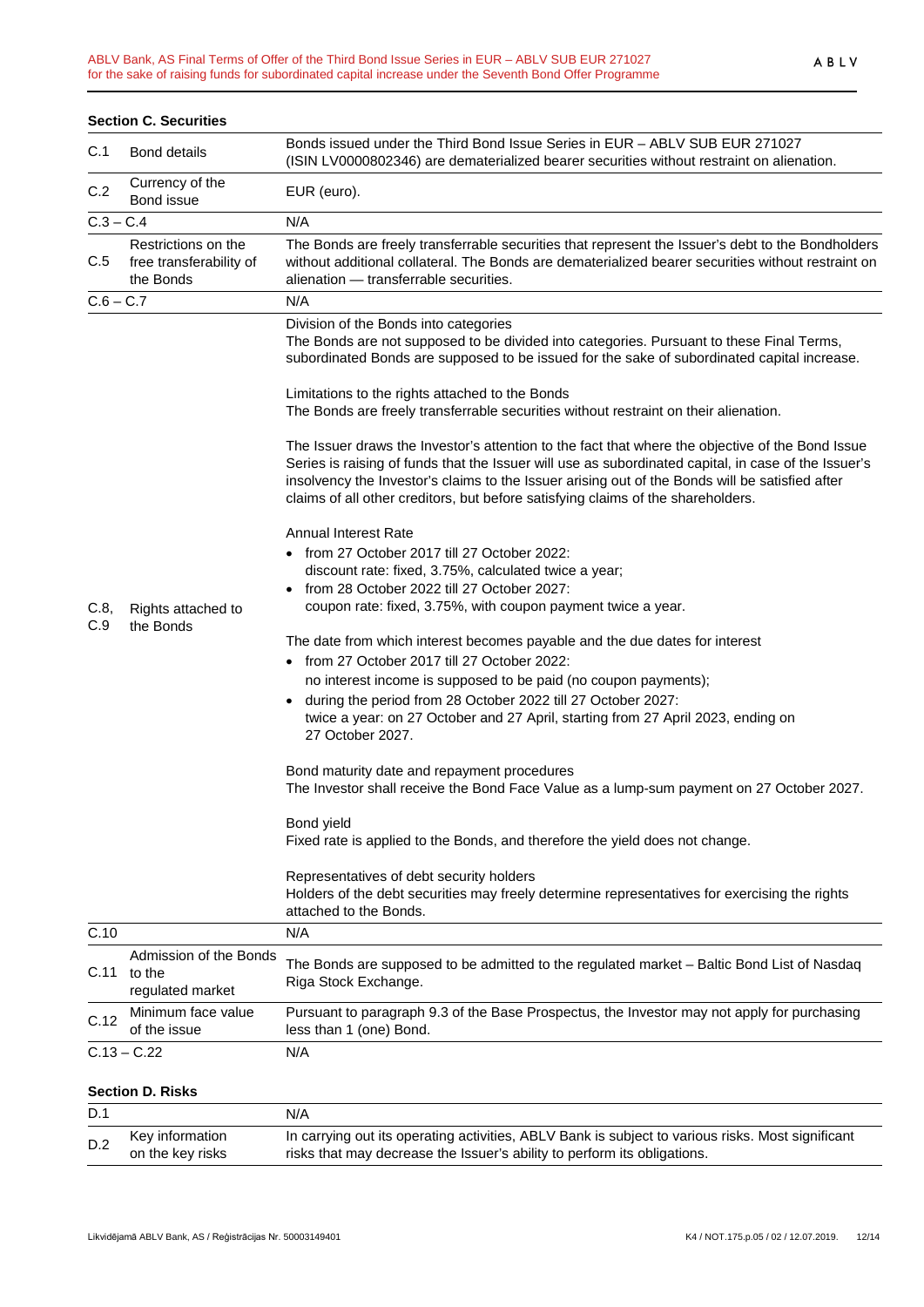1. Credit risk

| E.2b         | Reasons for the<br>Bond offer                                   |     | ABLV-Bank subordinated capital.<br>The Issuer informs the Investor that in case of the Issuer's insolvency the Investor's claims to<br>the Issuer arising out of the Bonds will be satisfied after claims of all other creditors, but before<br>satisfying claims of the shareholders.                                                                                                                                                                                                           |  |
|--------------|-----------------------------------------------------------------|-----|--------------------------------------------------------------------------------------------------------------------------------------------------------------------------------------------------------------------------------------------------------------------------------------------------------------------------------------------------------------------------------------------------------------------------------------------------------------------------------------------------|--|
| $E.1 - E.2a$ |                                                                 |     | N/A<br>Objective of offering the Bond Issue Series shall be raising of funds and increase of the                                                                                                                                                                                                                                                                                                                                                                                                 |  |
|              | <b>Section E. Offer</b>                                         |     |                                                                                                                                                                                                                                                                                                                                                                                                                                                                                                  |  |
|              |                                                                 | N/A |                                                                                                                                                                                                                                                                                                                                                                                                                                                                                                  |  |
| $D.4 - D.6$  |                                                                 | 3.  | Legal risk (incl. tax)<br>The risk related to amendments in legislation, regulations and other legal acts, or to<br>implementation of new legal acts, which may cause additional expenses or reduce return<br>on investment. This risk also covers possible changes in applicable tax assessment and<br>withholding procedures.                                                                                                                                                                  |  |
| D.3          | Information on the risks 2. Price risk<br>specific to the Bonds |     | Price of the Bonds in the secondary market may fluctuate in accordance with the<br>Investors' interest, which can be affected by macroeconomic processes, events<br>concerning one or several Investors, and also, inter alia, events concerning the Issuer.<br>The Investors' opportunities of gaining profit may vary accordingly from time to time.                                                                                                                                           |  |
|              |                                                                 | 1.  | Liquidity risk<br>Listing of the Bonds in the Stock Exchange Nasdaq Riga Bond List does not guarantee<br>liquidity of the Bonds, and therefore the Investor should assess potential risk of limited<br>possibilities of selling the Bonds in the secondary market due to insufficient interest of<br>other market players. If there is no sufficient interest in the secondary market (liquidity<br>shortfall), it may be difficult for the Investor to sell the Bonds at adequate market price. |  |
|              |                                                                 |     | Risk factors associated with the Bond issue:                                                                                                                                                                                                                                                                                                                                                                                                                                                     |  |
|              |                                                                 | 7.  | Legal risk (incl. tax)<br>The risk related to amendments in laws, regulations, and other legal acts, or to<br>implementation of new legal acts, which may result in reorientation of the Issuer's<br>activities or abandonment of particular lines of the Issuer's financial activities. This may<br>have consequent negative impact on the Issuer's earning capacity and stability.                                                                                                             |  |
|              |                                                                 |     | 6. Competition risk<br>As at the end of 2016, 86% of total deposits with ABLV Bank were the deposits placed by<br>foreign clients. Consequently, operations of the Issuer are only partly subject to<br>competition risk in the local market.                                                                                                                                                                                                                                                    |  |
|              |                                                                 | 5.  | Non-financial risks<br>During the course of its operations, ABLV Bank encounters also non-financial risks<br>(including operational risk, reputational risk, etc.) with exposure to sudden loss. The<br>cause of such risks may be, for instance, clerical errors or fraud, break-downs in<br>information systems, insufficient internal control and procedures, etc.                                                                                                                            |  |
|              |                                                                 | 4.  | Interest rate risk<br>Interest rate risk represents the adverse effect of the market interest rate fluctuations on<br>ABLV Bank financial position.                                                                                                                                                                                                                                                                                                                                              |  |
|              |                                                                 |     | 3. Currency exchange rate fluctuation risk<br>ABLV Bank is exposed to negative effects of fluctuations in the foreign currency<br>exchange rates on its financial position and cash flow.                                                                                                                                                                                                                                                                                                        |  |
|              |                                                                 |     | 2. Liquidity risk<br>Liquidity is ABLV Bank ability to maintain or ensure sufficient cash flow to meet the<br>expected (everyday) or sudden (critical) need for the same in order to provide financing<br>for asset growth or discharge the financial obligations in a due time. This means the ability<br>to turn assets into cash with minimal loss or ensure reasonably priced credit facilities.                                                                                             |  |
|              |                                                                 |     | Credit risk is exposure to potential losses in case of ABLV Bank counterparty or debtor<br>being unable to pay the contractual obligations to ABLV Bank.                                                                                                                                                                                                                                                                                                                                         |  |